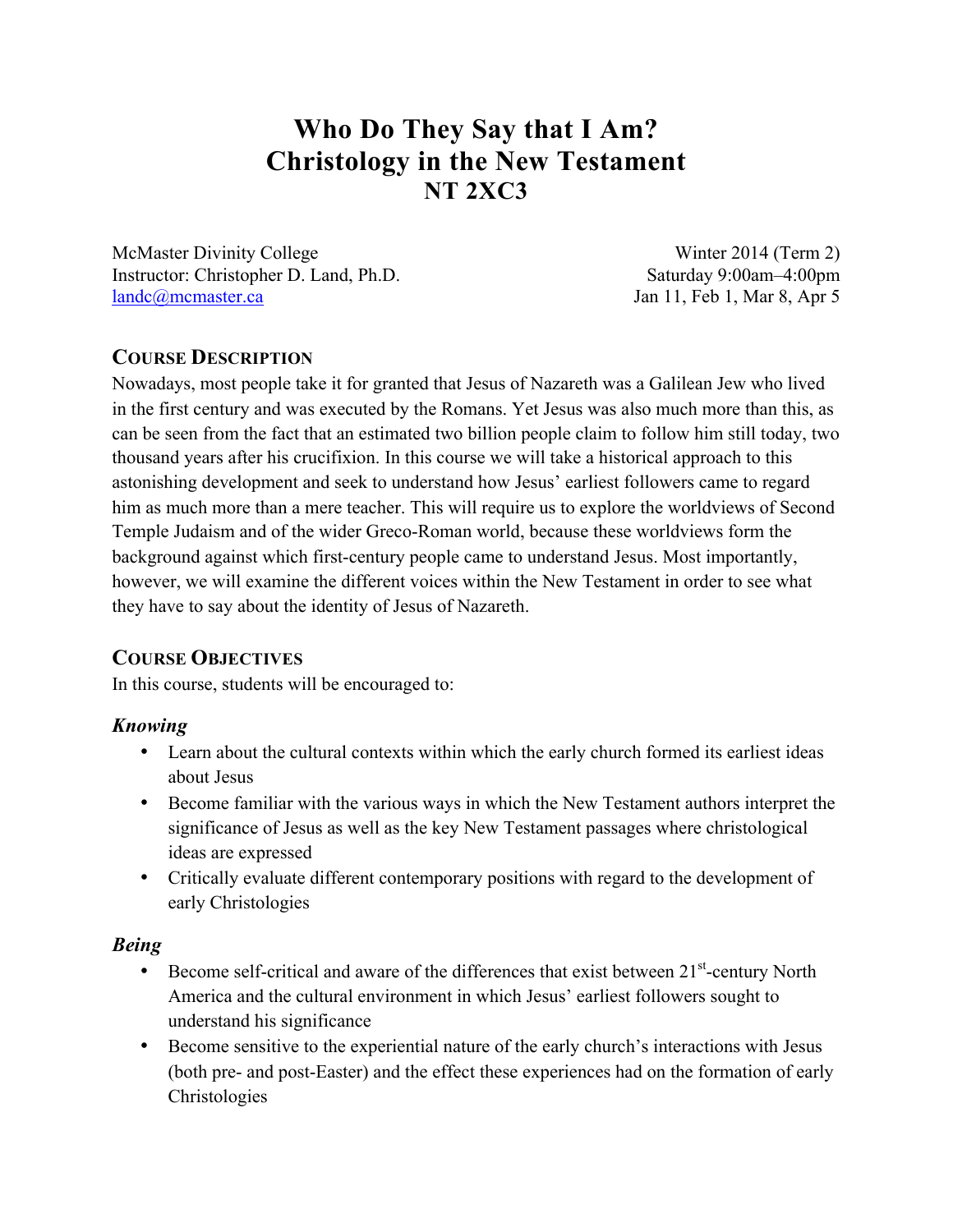• Become open to fresh (and potentially surprising) encounters with the person of Jesus

#### *Doing*

- Read and react to books about Jesus and about responses to him
- Research either a portion of the New Testament or a christological idea and articulate in writing an assessment of its significance for our understanding of Jesus
- Reflect upon Jesus and discuss his significance with others

## **COURSE REQUIREMENTS**

*Students are required to complete all of the following assignments. All assignments must be submitted through Avenue to Learn (unless other arrangements are made in advance). No assignments will be accepted after April 16th.*

- 1. Class and Small Group Participation (10%). Students are expected to attend class and participate in class discussions. Also, students will gather in small groups during each class session in order to reflect together upon Jesus and his significance. At the end of the final class session, each student will complete a brief evaluation form that will assess the level of interest and insight demonstrated by each student in his or her discussion group. These self- and peer-evaluations will then be factored into the participation grades.
- 2. Response to *Who Do You Say That I Am?* (20%). Each student will read this collection of essays and then submit a written response (no less than 1,500 words in total) that answers each of the questions listed below. It is due at **5:00pm on January 31**. Use of the first person is expected in this assignment. While it is acceptable to answer the questions independently using a new heading for each, the thoughts included in each answer should be well-organized and clearly presented in paragraph form (i.e. these are formal responses rather than casual musings).
- 3. Response to *The Meaning of Jesus* (20%). Each student will read this dialogue about Jesus and then submit a written response (no less than 1,500 words in total) that answers each of the questions listed below. It is due at **5:00pm on March 7**. Use of the first person is expected in this assignment. While it is acceptable to answer the questions independently using a new heading for each, the thoughts included in each answer should be well-organized and clearly presented in paragraph form (i.e. these are formal responses rather than casual musings).
- 4. Biblical Theology Paper and Presentation (35% + 15%). Students will study either the main christological ideas presented in a specific portion of the New Testament or the ways in which a specific christological idea is developed throughout the New Testament. They will then present the results of their research in both a written paper and an oral presentation. Topics should be approved by the professor no later than **March 8**. The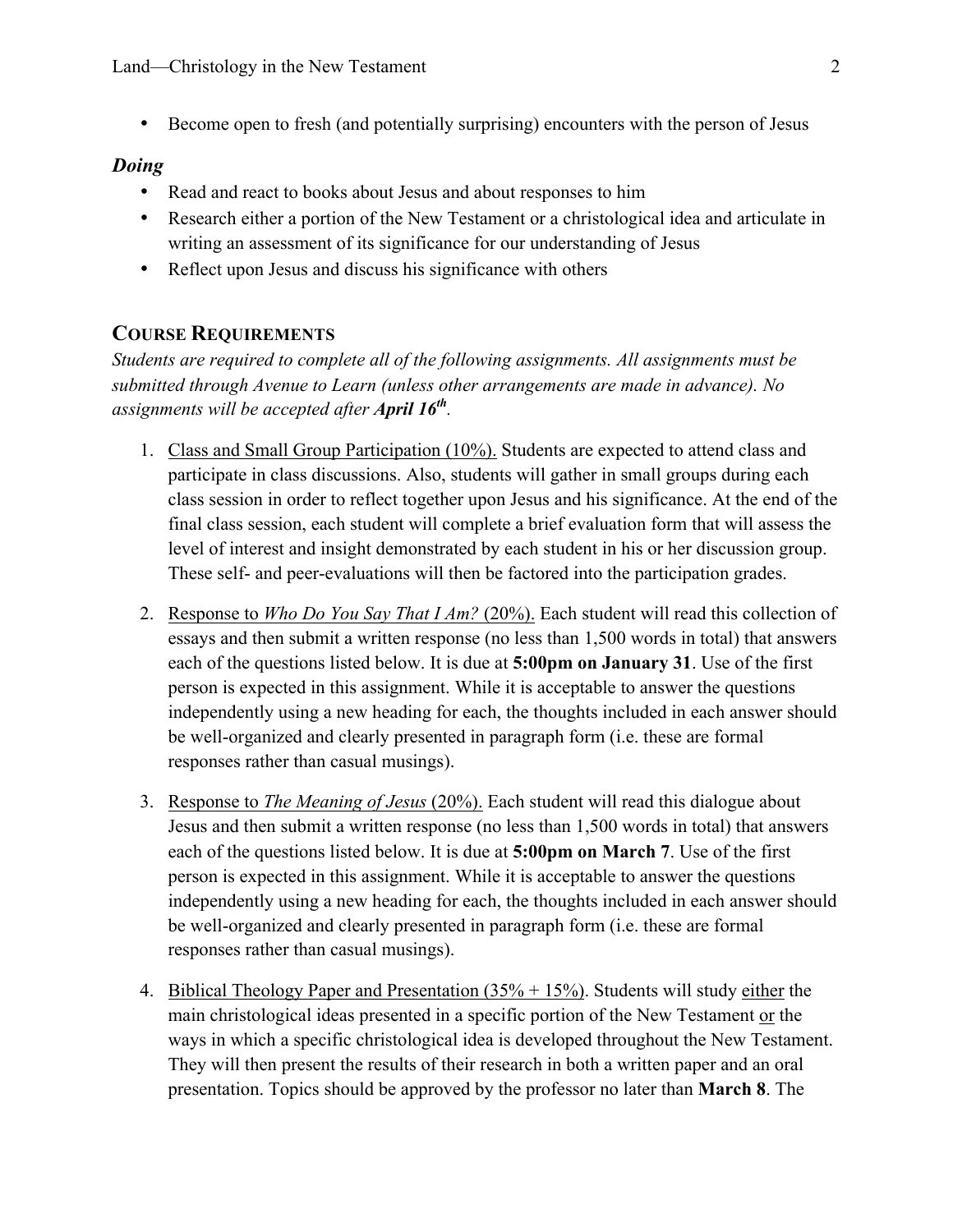paper, which is due at **5:00pm on April 4**, must be approximately 2,500 words in length and must follow the *McMaster Divinity College Style Guidelines for Essays and Theses*. The presentation, which will take place on **April 5**, should convey (in less than 10 minutes) both the main conclusions of the paper and their relevance to contemporary discipleship, using accessible language and an informal manner (i.e. without visual aids, like a pastoral conversation rather than a business presentation). If time permits, students will be given an opportunity to ask questions following each presentation.

## **GRADING SUMMARY**

| <b>Small Group Participation</b> | 10%  |
|----------------------------------|------|
| Response to Powell & Bauer       | 20%  |
| Response to Borg & Wright        | 20%  |
| <b>Biblical Theology Paper</b>   | 35%  |
| Oral Presentation                | 15%  |
| Total                            | 100% |

## **TEXTBOOKS**

Students are required to possess the following:

An English translation of the New Testament.

Powell, Mark Allan, and David R. Bauer, eds. *Who Do You Say That I Am? Essays on Christology*. Louisville: Westminster John Knox, 1999.

Borg, Marcus J., and N. T. Wright. *The Meaning of Jesus: Two Visions*. San Francisco: HarperSanFrancisco, 1999.

All required textbooks for this class are available from the College's book service, READ On Bookstore, Room 218, McMaster Divinity College. Texts may be purchased on the first day of class. For advance purchase, you may contact READ On Bookstores, 304 The East Mall, Suite 100, Etobicoke, ON M9C 5K1: phone 416-620-2934; fax 416-622-2308; e-mail books@readon.ca. Other book services may also carry the texts.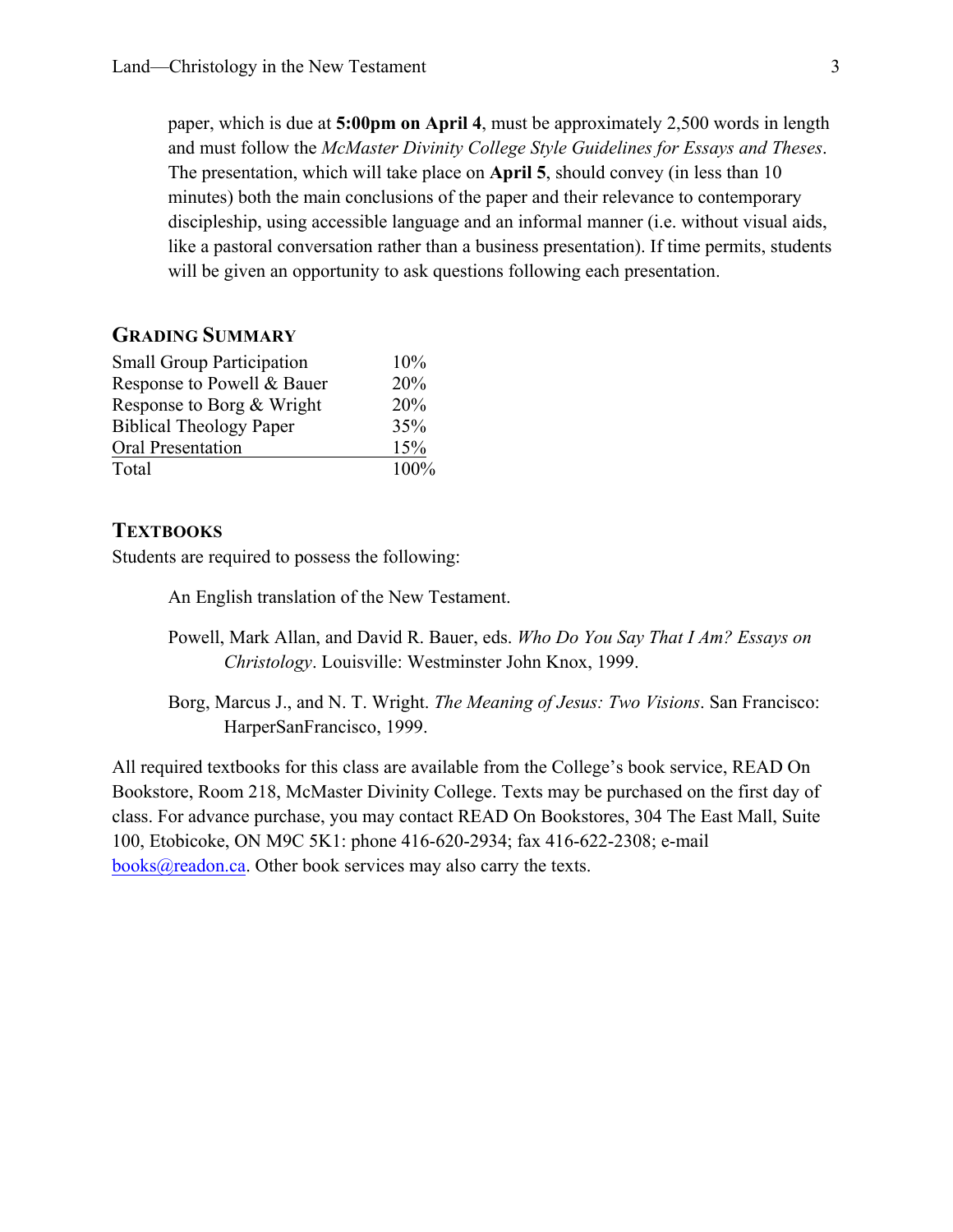| Class<br>Dates | <b>Written Submissions</b>                                                                                                 | Class Agenda                                                                                                                                                                                                                                                 |
|----------------|----------------------------------------------------------------------------------------------------------------------------|--------------------------------------------------------------------------------------------------------------------------------------------------------------------------------------------------------------------------------------------------------------|
| Jan<br>11      |                                                                                                                            | Welcome<br>Course Syllabus<br>Introduction to the Study of Christology                                                                                                                                                                                       |
| Feb 1          | Response to<br>Who Do You Say That I Am?<br>(January 31 at $5:00 \text{pm}$ )                                              | Ideas about Jesus in the Apostolic Period<br>Jesus in Relation to People Who Follow Him<br>Jesus in Relation to Society at Large<br>Jesus in Relation to God<br>Ideas about Jesus in the Post-Apostolic Period<br>Ideas about Jesus in the Pre-Easter Period |
| Mar 8          | Response to<br>The Meaning of Jesus<br>(March 7 at 5:00pm)<br>Topic for Biblical<br>Theology Paper<br>(March 8 at 11:59pm) |                                                                                                                                                                                                                                                              |
| Apr 5          | <b>Biblical Theology Paper</b><br>(April 4 at 5:00pm)                                                                      | Oral Presentations<br>Summary and Concluding Reflections                                                                                                                                                                                                     |

# **COURSE SCHEDULE**

# **QUESTIONS CONCERNING** *WHO DO YOU SAY THAT I AM?*

- 1. Select five quotations from this book that made you stop and think, briefly explaining each choice.
- 2. How has this book deepened your understanding of the historical context within which Jesus' earliest followers first encountered him? Give specific examples.
- 3. How has this book deepened your understanding of the diversity that exists within the New Testament? Give specific examples.
- 4. How has this book challenged and deepened your understanding of Jesus? Give specific examples.
- 5. How has this book affected your thinking about what it means to be a Christian in the  $21<sup>st</sup>$ century? Give specific examples.

# **QUESTIONS CONCERNING** *THE MEANING OF JESUS*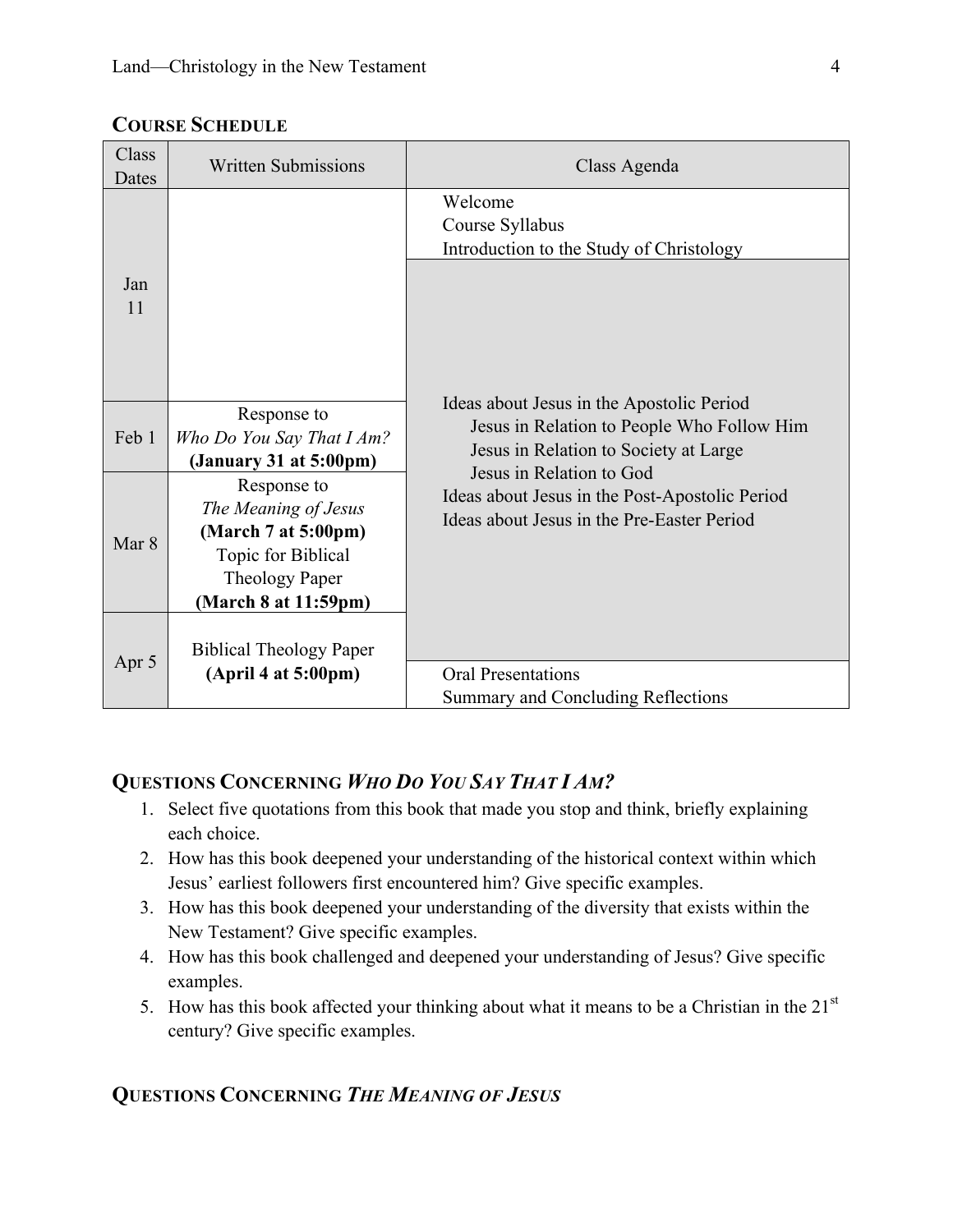- 1. Select five quotations from this book that made you stop and think, briefly explaining each choice.
- 2. Was the dialogic presentation of this book effective? Why or why not?
- 3. Both Borg and Wright are trying to navigate between a responsible assessment of the historical Jesus and a meaningful assessment of his ongoing importance. Do you recognize a tension between these two in your own thinking? Do you prefer Borg's approach to this tension or Wright's approach? Why do you think this is so?
- 4. How has this book challenged and deepened your understanding of Jesus? Give specific examples.
- 5. How has this book affected your thinking about what it means to be a Christian in the  $21<sup>st</sup>$ century? Give specific examples.
- 6. What specific questions has this book prompted you to ask? How do you intend to go about seeking answers to these questions?

#### **SELECT BIBLIOGRAPHY**

- Bauckham, R. *Jesus and the God of Israel: God Crucified and Other Studies on the New Testament's Christology of Divine Identity.* Grand Rapids: Eerdmans, 2008.
- Bousset, W. *Kyrios Christos: A History of the Belief in Christ From the Beginnings of Christianity to Irenaeus.* Nashville: Abingdon, 1970.
- Brown, R. E. *An Introduction to the New Testament Christology.* New York: Paulist, 1994.
- Casey, M. *From Jewish Prophet to Gentile God: The Origins and Development of New Testament Christology.* Cambridge: James Clarke, 1991.
- Collins, A. Y. and J. J. Collins. *King and Messiah as Son of God: Divine, Human, and Angelic Messianic Figures in Biblical and Related Literature.* Grand Rapids: Eerdmans, 2008.
- Cullmann, O. *The Christology of the New Testament.* Philadelphia: Westminster John Knox, 1959.
- De Jonge, M. *Christology in Context: The Earliest Christian Response to Jesus.* Philadelphia: Westminster John Knox, 1988.
- \_\_\_\_\_. *God's Final Envoy: Early Christology and Jesus' Own View of His Mission.* Grand Rapids: Eerdmans, 1998.
- Dunn, J. D. G. *Christology in the Making: A New Testament Inquiry into the Origins of the Doctrine of the Incarnation*. 2nd ed. Grand Rapids: Eerdmans, 1996.
- Fee, G. *Pauline Christology.* Peabody: Hendrickson, 2007.
- Fitzmyer, J. A. *The One Who is to Come.* Grand Rapids: Eerdmans, 2007.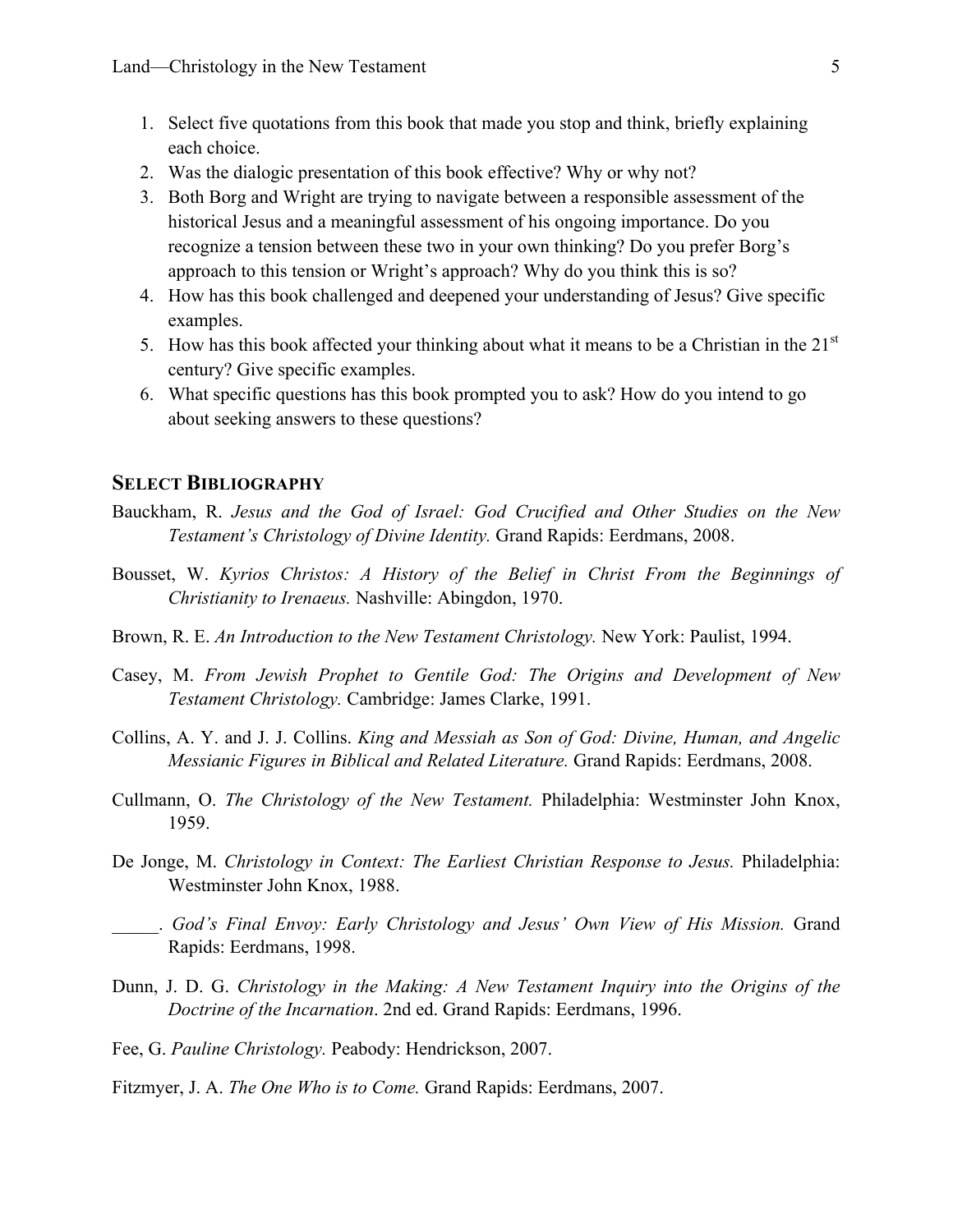- Fredriksen, P. *From Jesus to Christ: The Origins of the New Testament Images of Christ*. 2nd ed. New Haven: Yale University Press, 2000.
- Fuller, R. H. *The Foundations of New Testament Christology.* New York: Scribner, 1965.
- Fuller, R. H. and P. Perkins. *Who is This Christ? Gospel Christology and Contemporary Faith.* Philadelphia: Fortress, 1983.
- Green, J. B. and M. Turner, eds. *Jesus of Nazareth Lord and Christ: Essays on the Historical Jesus and New Testament Christology.* Grand Rapids: Eerdmans, 1994.
- Hahn, F. *The Titles of Jesus in Christology: Their History in Early Christianity*. Translated by H. Knight and G. Ogg. London: Lutterworth, 1969.
- Hengel, M. *The Son of God: The Origin of Christology and the History of Jewish-Hellenistic Religion.* Philadelphia: Fortress, 1976.
- \_\_\_\_\_. *Studies in Early Christology.* Edinburgh: T&T Clark, 2004.
- Hultgren, A. J. *Christ and His Benefits: Christology and Redemption in the New Testament.* Philadelphia: Fortress, 1987.
- Hultgren, A. J. and G. E. Gorman. *New Testament Christology: A Critical Assessment and Annotated Bibliography.* New York: Greenwood, 1988.
- Hurtado, L. W. *One God, One Lord: Early Christian Devotion and Ancient Jewish Monotheism*. 2nd ed. Edinburgh: T&T Clark, 1998.
- \_\_\_\_\_. *How on Earth Did Jesus Become a God? Historical Questions About Earliest Devotion to Jesus.* Grand Rapids: Eerdmans, 2005.
- \_\_\_\_\_. *Lord Jesus Christ: Devotion to Jesus in Earliest Christianity.* Grand Rapids: Eerdmans, 2005.
- Juel, D. *Messianic Exegesis: Christological Interpretation of the Old Testament in Early Christianity.* Philadelphia: Fortress, 1992.
- Longenecker, R. N., ed. *Contours of Christology in the New Testament*. McMaster New Testament Studies 7. Grand Rapids: Eerdmans, 2005.
- Marshall, I. H. *The Origins of New Testament Christology.* Downers Grove: InterVarsity, 1976.
- Matera, F. J. *New Testament Christology.* Louisville: Westminster John Knox, 1999.
- Morris, L. *The Lord From Heaven.* Grand Rapids: Eerdmans, 1958.
- Moule, C. F. D. *The Origin of Christology.* Cambridge: Cambridge University Press, 1978.
- Perrin, N. *A Modern Pilgrimage in New Testament Christology.* Philadelphia: Fortress, 1974.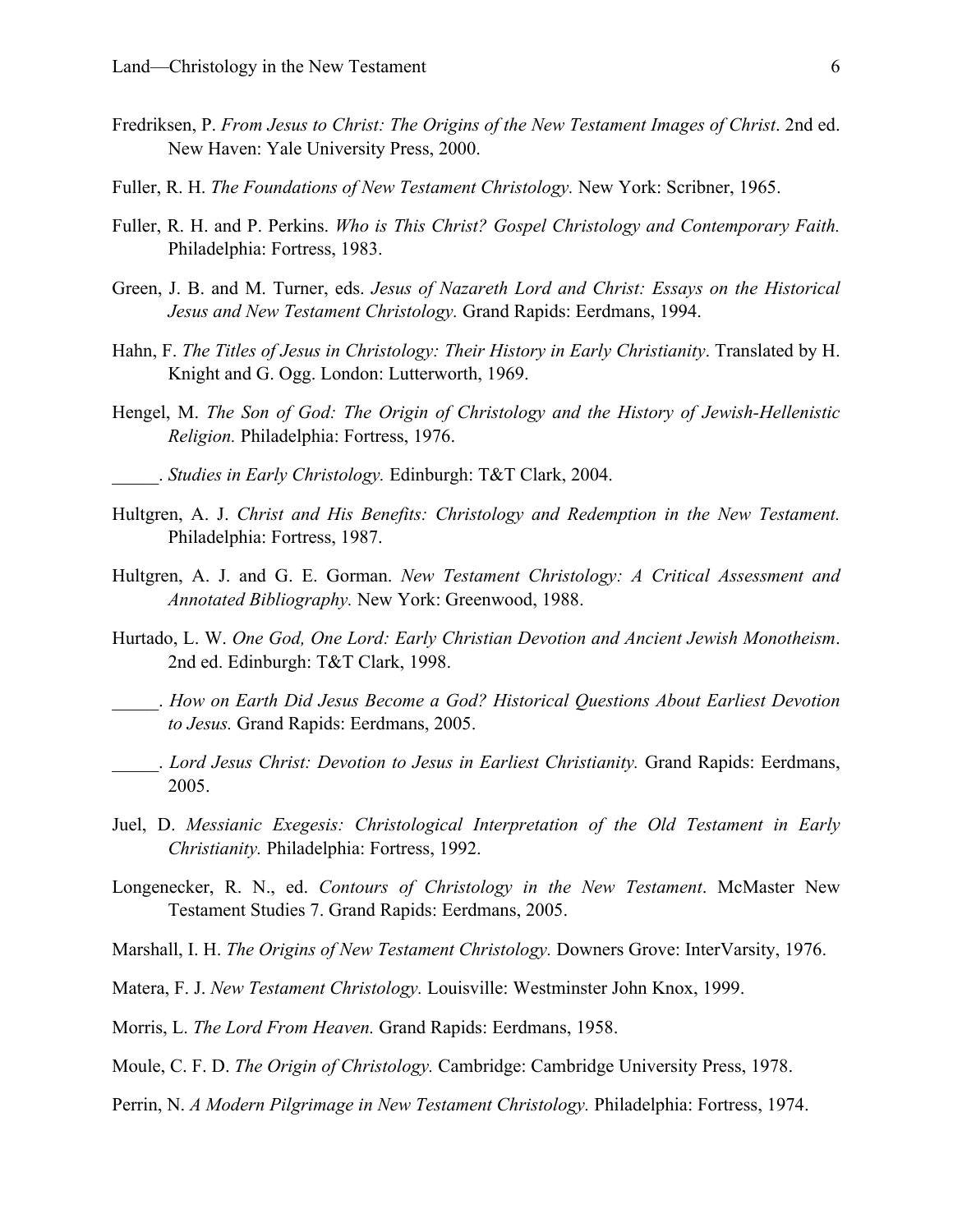- Pokorny, P. *Genesis of Christology: Foundations for a Theology of the New Testament*. Translated by M. Lefébure. Edinburgh: T&T Clark, 1987.
- Taylor, V. *The Names of Jesus.* London: Macmillan, 1953.
- Tuckett, C. M. *Christology and the New Testament: Jesus and His Earliest Followers.* Louisville: Westminster John Knox, 2001.
- Wright, N. T. *Jesus and the Victory of God*. Christian Origins and the Question of God 2. Minneapolis: Fortress, 1996.
	- \_\_\_\_\_. *Resurrection and the Son of God*. Christian Origins and the Question of God 3. Minneapolis: Fortress, 2003.

# **STATEMENT ON ACADEMIC HONESTY**

Academic dishonesty is a serious offence that may take any number of forms, including plagiarism, the submission of work that is not one's own or for which previous credit has been obtained, and/or unauthorized collaboration with other students. Academic dishonesty can result in severe consequences, e.g., failure of the assignment, failure of the course, a notation on one's academic transcript, and/or suspension or expulsion from the College.

Students are responsible for understanding what constitutes academic dishonesty. Please refer to the Statement on Academic Honesty at www.mcmasterdivinity.info/programs/rules-regulations.

In this course we will be using a web-based service (Turnitin.com) for assignment submissions, grading, and plagiarism detection. Students who do not wish to submit their work to Turnitin.com can submit an electronic copy of their work via email in PDF format and no penalty will be assigned, but all submitted work is subject to normal verification standards in order to ensure that academic integrity have been upheld (e.g. on-line search).

## **STYLE**

All stylistic considerations (including but not limited to questions of formatting, footnotes, and bibliographic references) must conform to the McMaster Divinity College Style Guidelines for Essays and Theses:

http://www.mcmasterdivinity.ca/sites/default/files/documents/MDCStyleGuideMarch0413.pdf

## **Failure to observe appropriate form will result in grade reductions**.

#### **GENDER INCLUSIVE LANGUAGE**

McMaster Divinity College uses inclusive language for human beings in worship services, student written materials, and all of its publications. In reference to biblical texts, the integrity of